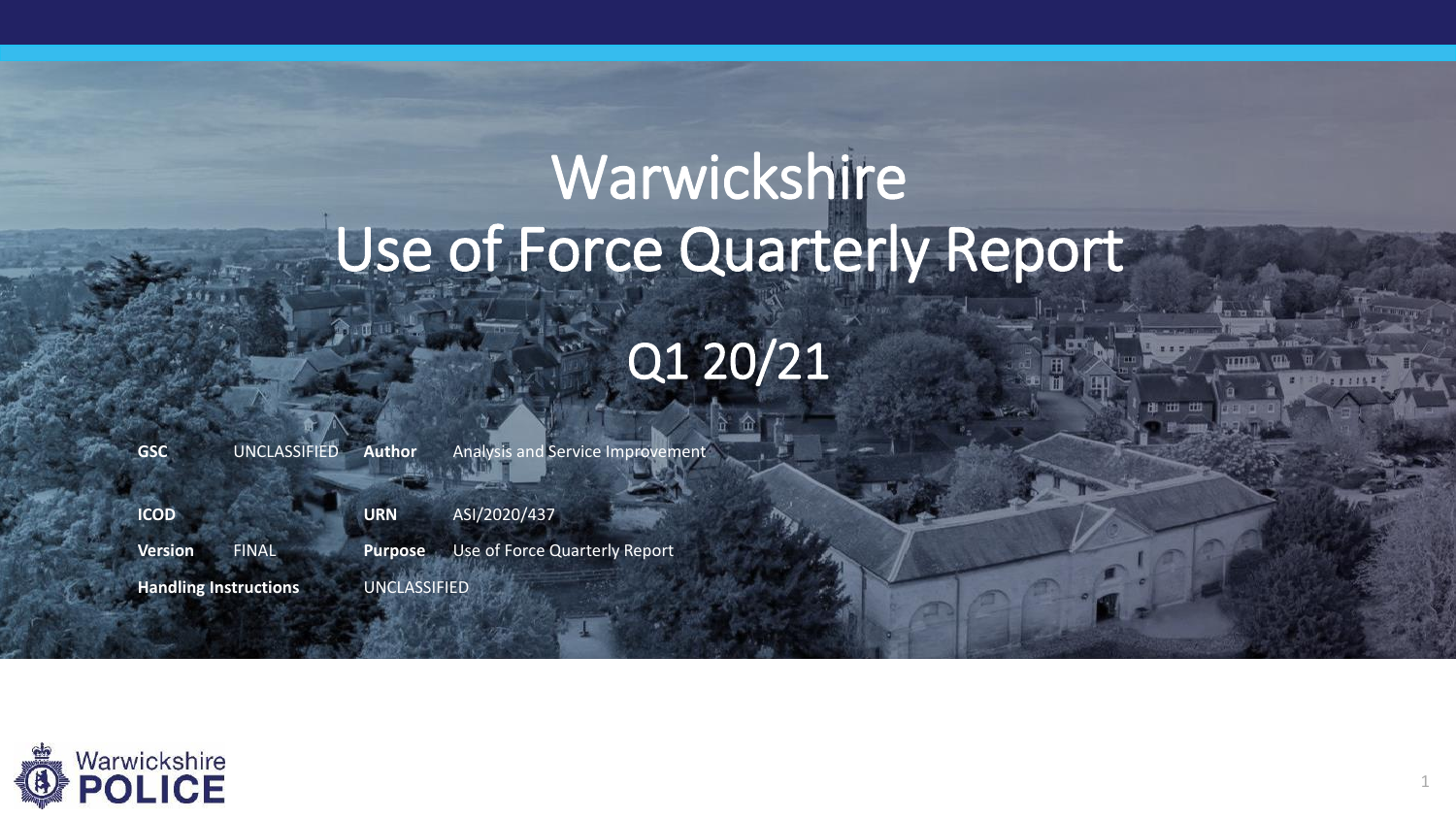

The proportion of attended incidents which resulted in Use of Force has decreased slightly in comparison to the previous Quarter.

The total number of Use of Force form submissions has decreased since the previous Quarter.



**Proportion of Use of Force by policing area**



| <b>Type of Force</b><br>$-$ Top 3 | Vol. | % Change on<br>prev. Quarter |
|-----------------------------------|------|------------------------------|
| <b>Compliant Handcuffing</b>      | 157  | $+8%$                        |
| <b>Tactical Communication</b>     | 155  | $-13%$                       |
| Non-compliant Handcuffing         | 141  | $-14%$                       |

**Reason for Use of Force – Top 3 Vol. % Change on prev. Quarter** Effect Arrest 150 +1% Protect Self 113 +6% Protect Other Officer(s) 72 -6%

> **72 on-duty assaults on Officers, of which 25 (35%) resulted in injury**





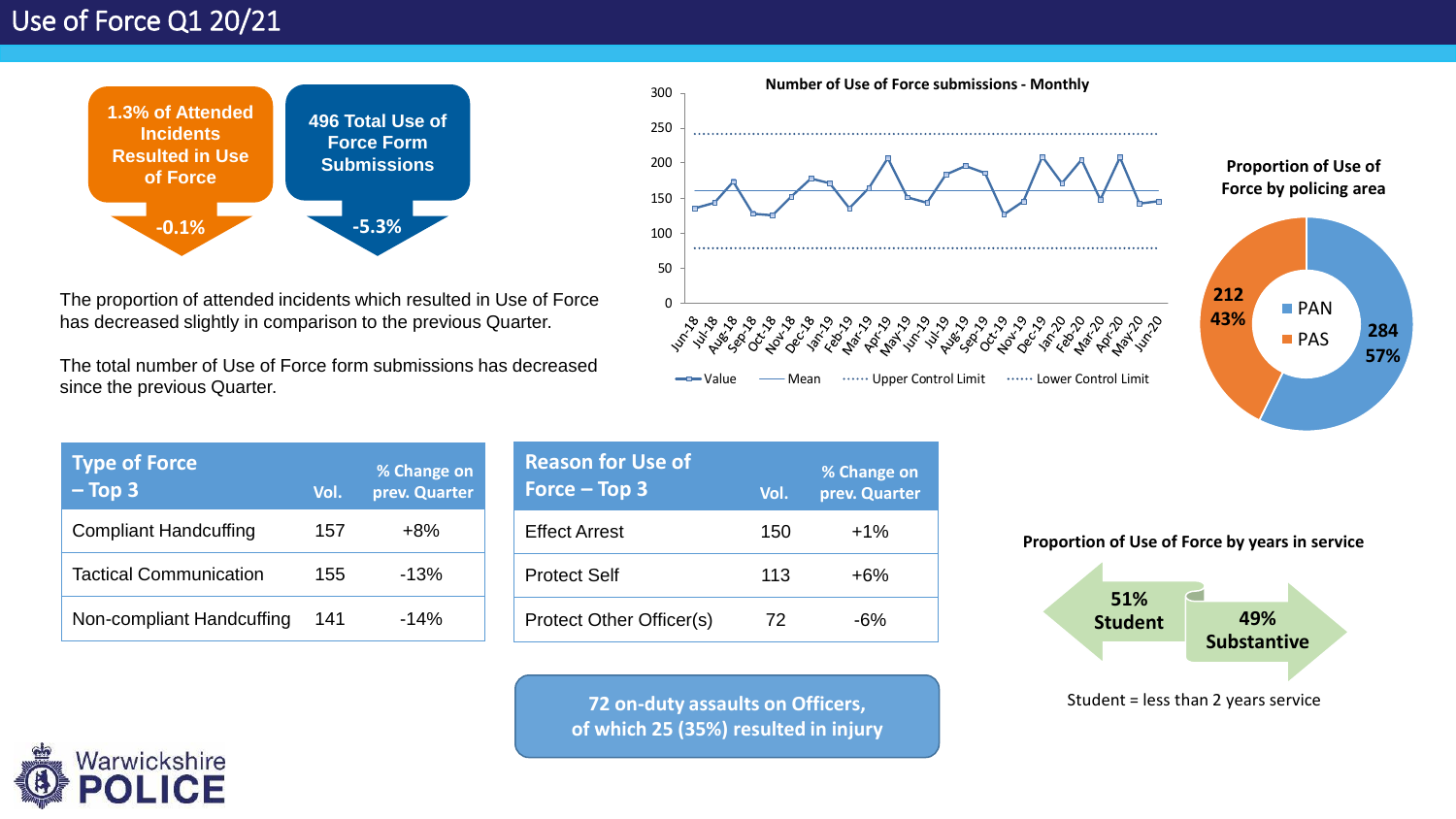**Crime incidents** consistently remain the highest proportion of incidents where Use of Force is applied. This is also the case in both policing areas.

**Assault incidents** showed the largest increase in volume, with a 19% (12) increase on the previous Quarter and a 39% (21) increase on the same Quarter in the previous year.



|                          | Q1 18/19       | Q2 18/19       | Q3 18/19       | Q4 18/19       | Q1 19/20       | Q2 19/20       | Q3 19/20       | Q4 19/20       | Q1 20/21       |
|--------------------------|----------------|----------------|----------------|----------------|----------------|----------------|----------------|----------------|----------------|
| Crime                    | 94             | 108            | 102            | 111            | 114            | 108            | 113            | 123            | 113            |
| <b>Assault</b>           | 40             | 62             | 63             | 49             | 54             | 62             | 64             | 63             | 75             |
| <b>Domestic</b>          | 44             | 65             | 61             | 68             | 89             | 87             | 77             | 64             | 62             |
| <b>Public Order</b>      | 56             | 64             | 66             | 84             | 82             | 81             | 56             | 49             | 47             |
| <b>Firearms</b>          | 26             | 25             | 21             | 19             | 23             | 46             | 40             | 36             | 43             |
| Other                    | 19             | 24             | 34             | 27             | 41             | 50             | 23             | 53             | 40             |
| Traffic                  | 17             | 32             | 21             | 20             | 40             | 34             | 26             | 34             | 36             |
| Detain Mental Health     | 25             | 28             | 35             | 41             | 19             | 50             | 31             | 54             | 35             |
| Custody                  | 9              | 13             | 16             | 19             | 15             | 12             | 20             | 27             | 16             |
| Warrant                  | 16             | 12             | 22             | 20             | 14             | 18             | 12             | 11             | 15             |
| <b>Suspicious Person</b> | 8              | 7              | 6              | 6              | 8              | 7              | 12             | $\overline{7}$ | 9              |
| Cell Entry / Exit        | 0              | 4              | $\overline{2}$ | 3              | 1              | 6              | $\overline{2}$ | 2              | 3              |
| <b>Football Duty</b>     | 0              | 0              | $\mathbf 0$    | $\mathbf 0$    | $\mathbf 0$    | $\mathbf 0$    | 0              | $\mathbf 0$    |                |
| <b>Sexual Offences</b>   | $\overline{2}$ | $\overline{0}$ | 4              | 1              | $\mathbf{1}$   | 5              | 5              | 1              | 1              |
| Hostage                  | 0              | $\overline{0}$ | $\mathbf 0$    | $\mathbf 0$    | $\mathbf 0$    | $\mathbf 0$    | 0              | $\overline{0}$ | $\overline{0}$ |
| Alarm                    | 0              | 1              | $\overline{2}$ | $\overline{2}$ | $\overline{0}$ | $\overline{0}$ | 0              | $\overline{0}$ | $\overline{0}$ |

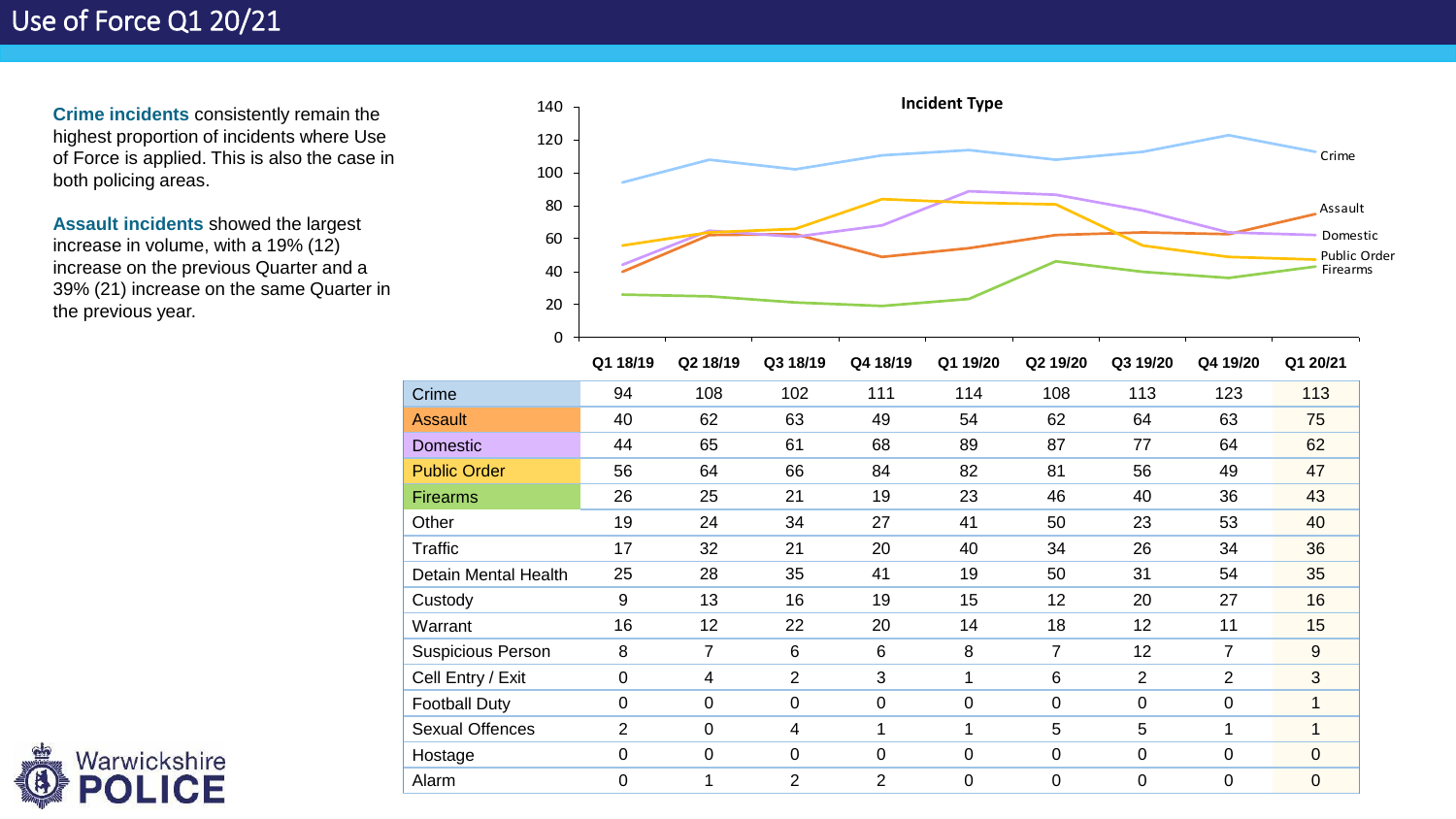**Effect Arrest continues to drive volumes** of Use of Force. This is also reflected across both policing areas.

**Protect Self** showed the largest increase in volume, with a 6% (6) increase on the previous Quarter and a 40% (32) increase on the same Quarter in the previous year.



|                                       | Q1 18/19       | Q2 18/19 | Q3 18/19 | Q4 18/19 | Q1 19/20 | Q2 19/20 | Q3 19/20 | Q4 19/20       | Q1 20/21 |
|---------------------------------------|----------------|----------|----------|----------|----------|----------|----------|----------------|----------|
| <b>Effect Arrest</b>                  | 158            | 167      | 162      | 166      | 208      | 186      | 171      | 148            | 150      |
| <b>Protect Self</b>                   | 51             | 76       | 87       | 83       | 81       | 107      | 97       | 107            | 113      |
| <b>Protect Other Officer(s)</b>       | 49             | 66       | 61       | 85       | 62       | 82       | 75       | 77             | 72       |
| <b>Prevent Escape</b>                 | 28             | 31       | 24       | 28       | 40       | 44       | 36       | 43             | 46       |
| <b>Protect Subject</b>                | 30             | 37       | 39       | 35       | 30       | 68       | 39       | 69             | 41       |
| <b>Effect Search</b>                  | 12             | 20       | 19       | 21       | 22       | 10       | 18       | 21             | 25       |
| <b>Protect Public</b>                 | 6              | 23       | 21       | 16       | 29       | 31       | 23       | 28             | 20       |
| <b>MOE</b>                            | 10             | 12       | 20       | 14       | 12       | 11       | 7        | 15             | 10       |
| Protect Secure Property /<br>Evidence | 5              | 4        | 3        | 12       | 2        | 8        | 8        | 2              | 8        |
| <b>Prevent Offence</b>                | 5              | 4        | 13       | 4        | 10       | 10       | 3        | 10             | 6        |
| Other                                 | $\overline{2}$ | 5        | 6        | 6        | 5        | 9        | 4        | 4              | 4        |
| Fingerprint                           | 0              | 0        | 0        | 0        | 0        | 0        | 0        | $\overline{0}$ |          |
|                                       |                |          |          |          |          |          |          |                |          |

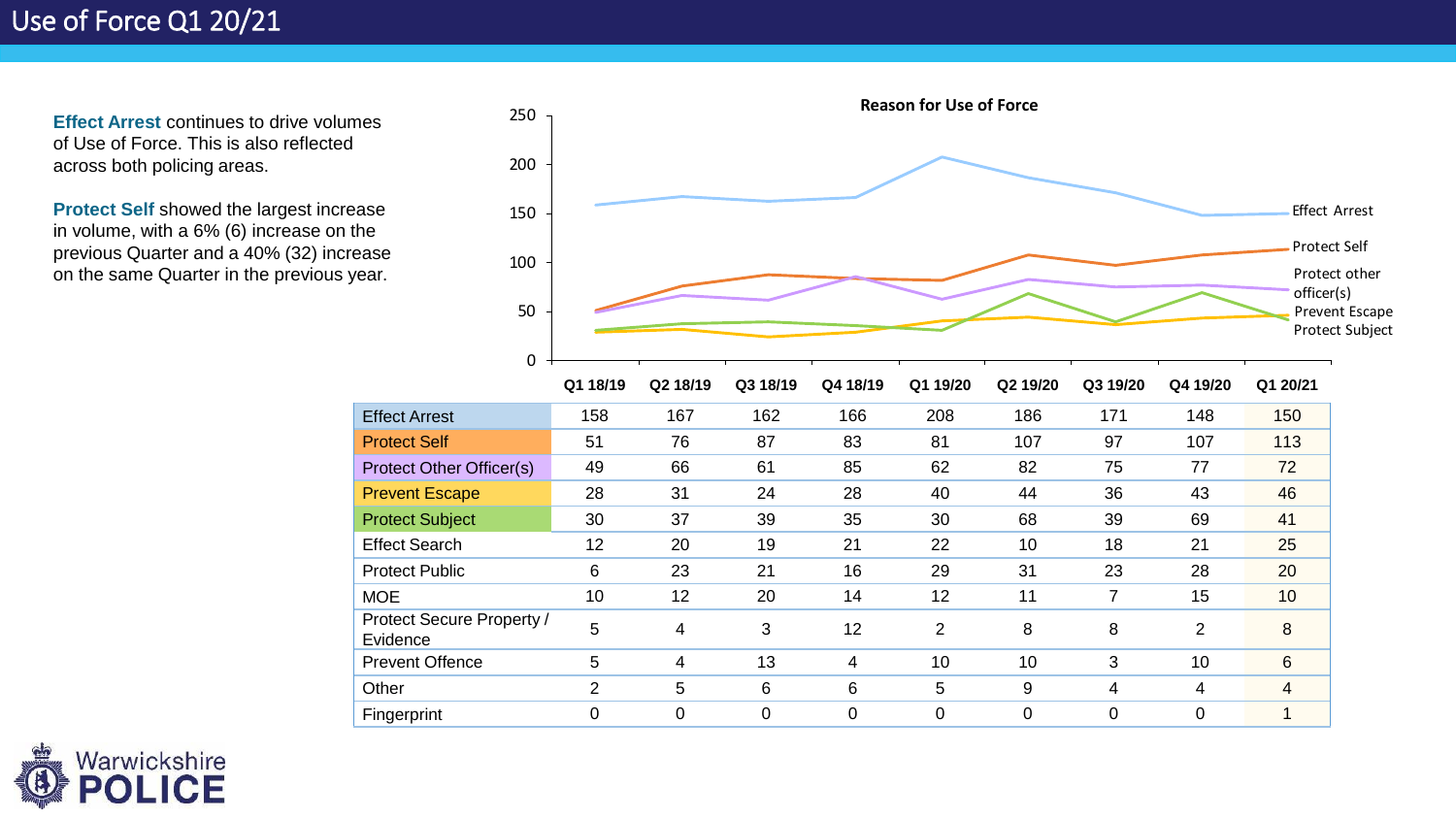**General Struggle** and **Compliant** made up the largest proportion of suspect conduct. This is also reflected across both policing areas.

**Compliant** showed the largest increase in volume, with a 24% (24) increase on the previous Quarter and a 33% (31) increase on the same Quarter in the previous year.



|                            | Q1 18/19 | Q2 18/19 | Q3 18/19 | Q4 18/19 | Q1 19/20 | Q2 19/20 | Q3 19/20 | Q4 19/20 | Q1 20/21 |
|----------------------------|----------|----------|----------|----------|----------|----------|----------|----------|----------|
| <b>General Struggle</b>    | 124      | 145      | 168      | 157      | 173      | 178      | 142      | 162      | 124      |
| Compliant                  | 59       | 86       | 63       | 78       | 93       | 122      | 103      | 100      | 124      |
| <b>Making Off</b>          | 36       | 45       | 38       | 43       | 49       | 53       | 53       | 73       | 63       |
| <b>Threats or Gestures</b> | 47       | 51       | 52       | 59       | 62       | 71       | 47       | 42       | 60       |
| <b>Passive Resistance</b>  | 22       | 34       | 39       | 39       | 44       | 51       | 67       | 63       | 52       |
| Weapon                     | 21       | 24       | 33       | 23       | 30       | 31       | 22       | 18       | 24       |
| Kicking                    | 13       | 19       | 13       | 21       | 13       | 17       | 10       | 16       | 18       |
| Method of Entry Only       | 10       | 10       | 17       | 15       | 13       | 10       | 11       | 16       | 9        |
| Spitting                   | 3        | 8        | 3        | 9        | 3        | 9        | 3        | 11       | 7        |
| Punching                   | 12       | 13       | 19       | 14       | 4        | 11       | 9        | 14       | 6        |
| Head-Butting               | 4        | 7        | 6        |          | 10       | 6        | 4        | 5        | 5        |
| <b>Biting</b>              | 5        | 3        | 4        | 11       | 7        | 7        | 10       | 4        | 4        |

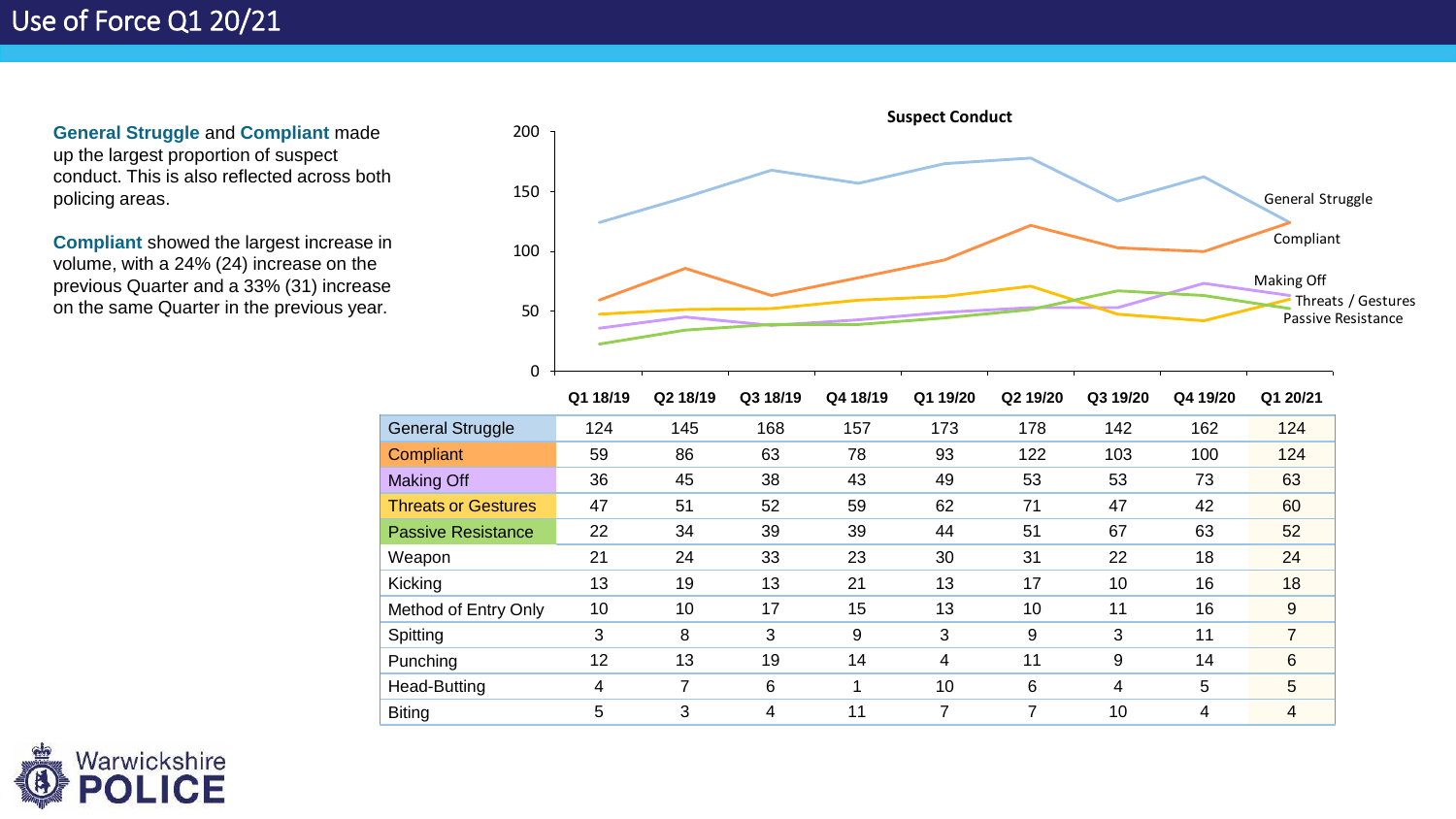Use of Force forms with a Disability Marker applied equated to 14% of total forms submitted, a similar proportion to the previous quarter (15%).

'Mental Health Condition' continues to drive volumes of Disability Markers.

| <b>Perceived</b><br><b>Disability of</b><br><b>Suspect</b> | Vol. | % (out of<br>total UoF<br>forms) |
|------------------------------------------------------------|------|----------------------------------|
| <b>Mental Health</b>                                       | 50   | 10%                              |
| Other                                                      | 7    | 2%                               |
| Physical                                                   | 6    | 1%                               |
| Learning                                                   | 4    | 1%                               |
| Total                                                      | 67   | 14%                              |

As individual suspects cannot be identified, it is only possible to report on ethnicity listed on each Use of Force form submitted, not the ethnicity of distinct suspects. Census information is provided, however is not currently possible to identify if the suspects represent the demographic breakdown of the policing area, so the following should be treated with caution.



**Perceived Gender of Suspect**

**Female** ■ Male ■ Unknown

**4 1%**

**412 83%**

**80 16%** quarters.

Gender breakdown remains stable, with 83% of Use of Force forms listing a male suspect.

Warwickshire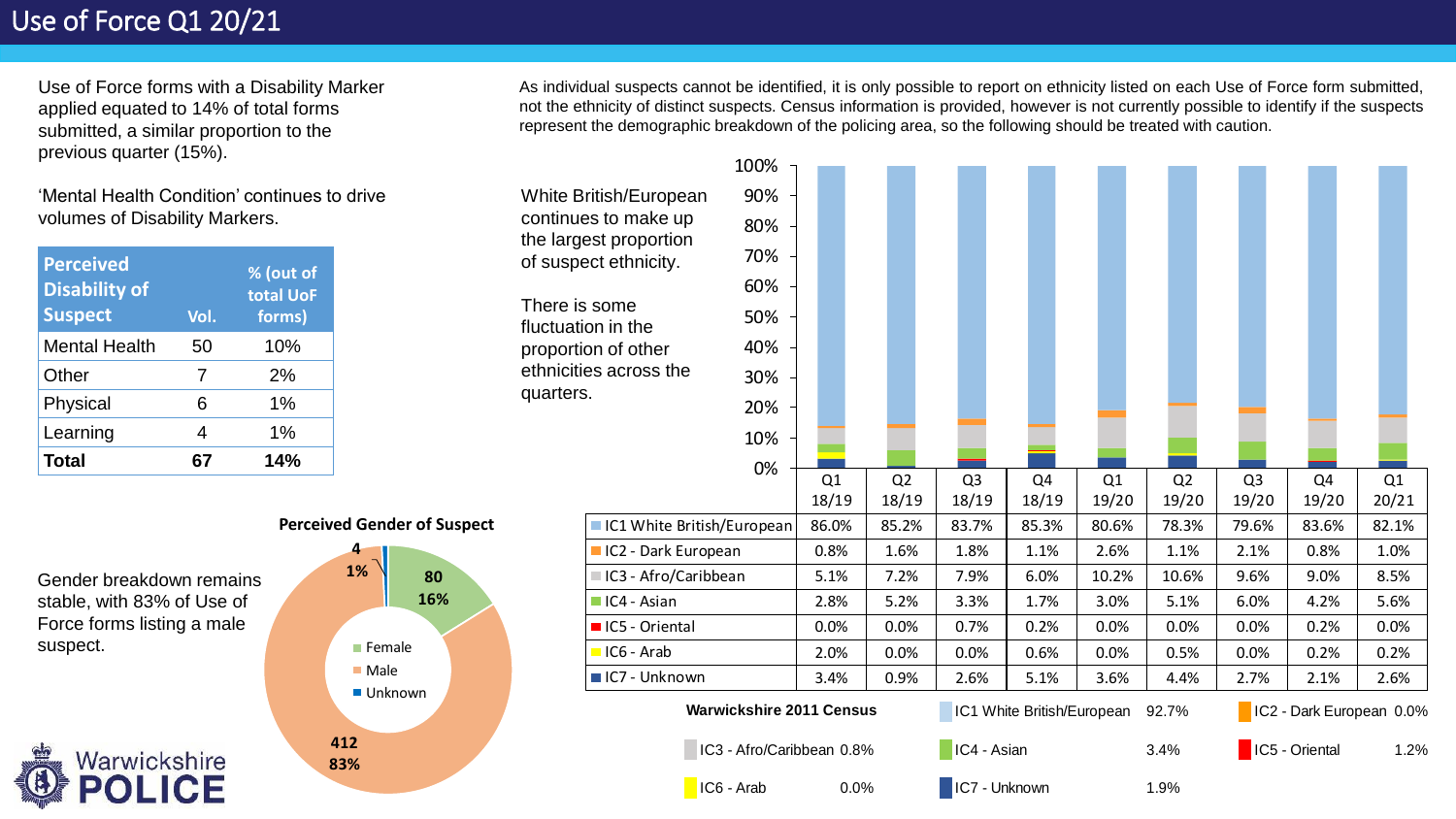The following refers to Use of Force forms with an incident reference listed, which was used to track rates of form submissions per incident over the last 12 months (Q2 19/20 to Q1 20/21).

Across the whole sample, the average number of form submissions per incident was 1. In instances where there were multiple form submissions for a single incident, on average this was 2 forms per incident.

Incidents with Afro/Caribbean and Asian suspects had the highest proportion of multiple form submissions.

Incidents with Asian suspects had the highest compliance rate\* for form submissions.

| <b>Perceived Ethnicity of</b><br><b>Suspect</b> | % of incidents that<br>had correct no. of<br>forms submitted*<br>(Compliance Rate) | % of incidents<br>that had<br>multiple form<br>submissions |
|-------------------------------------------------|------------------------------------------------------------------------------------|------------------------------------------------------------|
| IC1 White British/European                      | 64%                                                                                | 19%                                                        |
| IC2 - Dark European                             | 67%                                                                                | 17%                                                        |
| IC3 - Afro/Caribbean                            | 65%                                                                                | 31%                                                        |
| IC4 - Asian                                     | 76%                                                                                | 20%                                                        |
| IC7 - Unknown                                   | 65%                                                                                | 17%                                                        |

Firearms and Detain Mental Health incidents had the highest proportion of multiple form submissions.

Crime, Firearms and Traffic incidents had the highest compliance rate\* for form submissions. These incident types had a higher proportion of Afro/Caribbean and Asian suspects than the average across all incidents.

| <b>Incident Type</b>                                                                      |                                                                                    |                                                            |
|-------------------------------------------------------------------------------------------|------------------------------------------------------------------------------------|------------------------------------------------------------|
| Types listed in order of largest<br>sample size. Types with low<br>sample sizes not shown | % of incidents that<br>had correct no. of<br>forms submitted*<br>(Compliance Rate) | % of incidents<br>that had<br>multiple form<br>submissions |
| Crime                                                                                     | 72%                                                                                | 19%                                                        |
| Domestic                                                                                  | 58%                                                                                | 21%                                                        |
| Assault                                                                                   | 65%                                                                                | 23%                                                        |
| <b>Public Order</b>                                                                       | 62%                                                                                | 17%                                                        |
| <b>Detain Mental Health</b>                                                               | 48%                                                                                | 24%                                                        |
| <b>Firearms</b>                                                                           | 69%                                                                                | 30%                                                        |
| Traffic                                                                                   | 69%                                                                                | 13%                                                        |



\*based on quoted number of Officers present who used force (each Officer who used force is required to submit a form)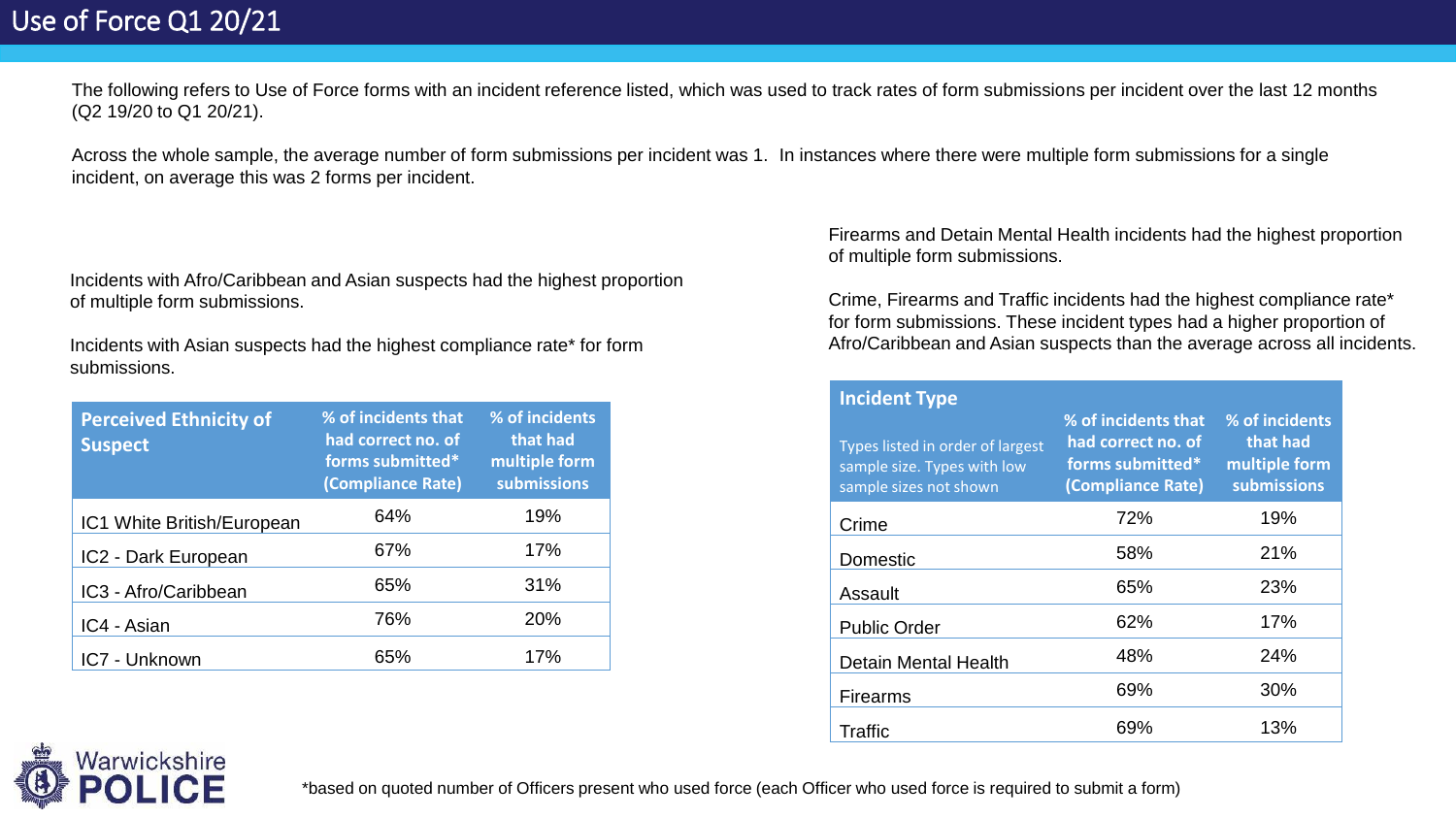Total of **38** types of **Taser tactics,**  a 17% decrease on the previous quarter

The distribution of Taser tactics has remained relatively stable across the quarters.

'Red Dot' remains the most used tactic, making up 53% of Taser tactics in Q1 20/21.



|          | <b>Red Dot</b> | <b>Drawn</b> | <b>Fired</b>  | <b>Aimed</b> | <b>Arced</b>   | <b>Grand Total</b> |
|----------|----------------|--------------|---------------|--------------|----------------|--------------------|
| Q2 19/20 | 21             | 18           |               | 3            | 3              | 52                 |
| Q3 19/20 | 20             | 11           | $\mathcal{D}$ | 6            | 0              | 39                 |
| Q4 19/20 | 24             | 13           | 6             | 2            |                | 46                 |
| Q1 20/21 | 20             | 9            | 3             | 6            | $\overline{0}$ | 38                 |
| Total    | 85             | 51           | 18            | 17           | 4              | 175                |